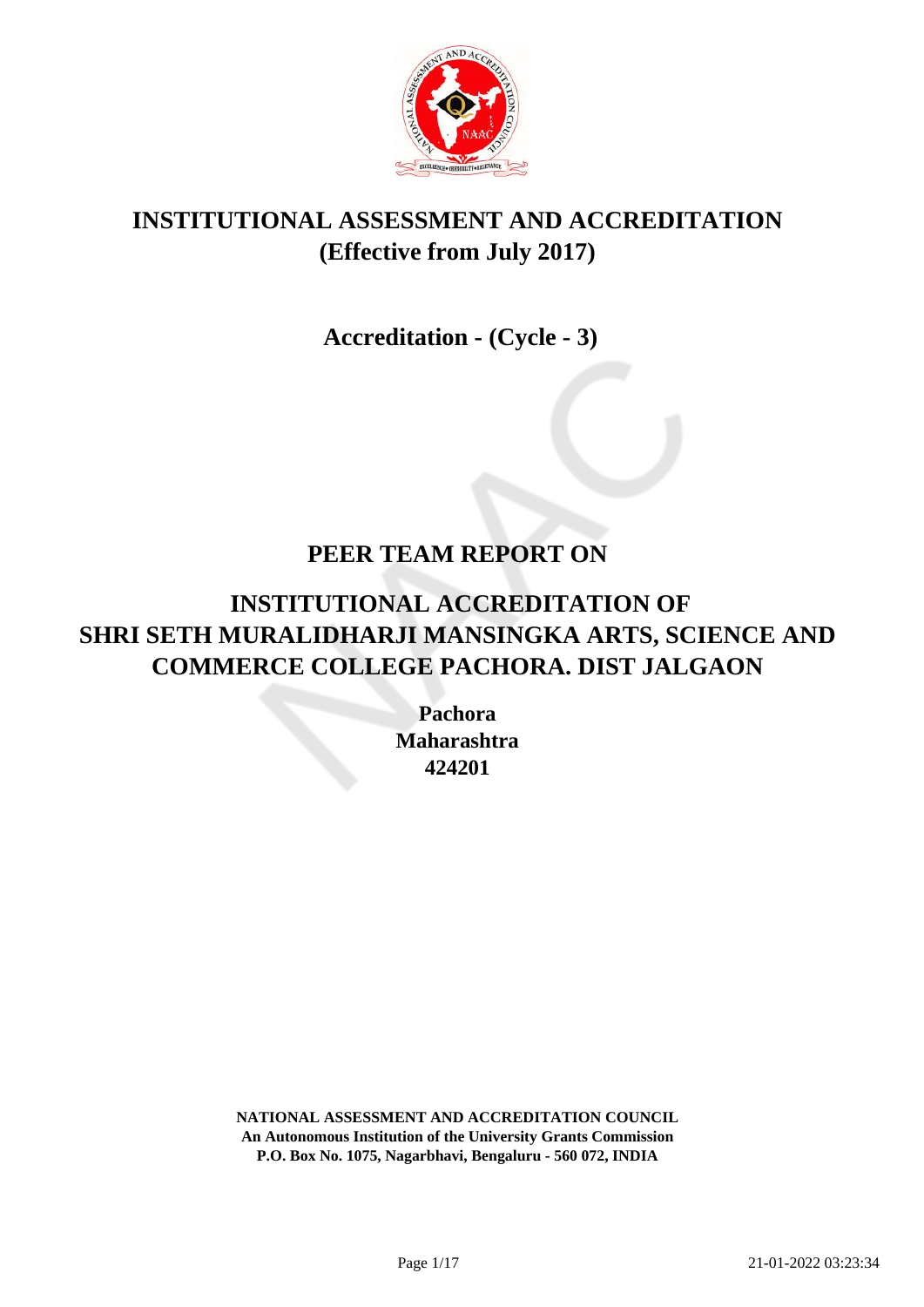## **Section I:GENERAL INFORMATION**

| 1. Name & Address of the           | SHRI SETH MURALIDHARJI MANSINGKA ARTS, SCIENCE                      |                                 |
|------------------------------------|---------------------------------------------------------------------|---------------------------------|
| institution:                       | AND COMMERCE COLLEGE PACHORA. DIST JALGAON                          |                                 |
|                                    | Pachora                                                             |                                 |
|                                    | Maharashtra                                                         |                                 |
|                                    | 424201                                                              |                                 |
| 2. Year of Establishment           | 1970                                                                |                                 |
| 3. Current Academic Activities at  |                                                                     |                                 |
| the Institution(Numbers):          |                                                                     |                                 |
| Faculties/Schools:                 | 27                                                                  |                                 |
|                                    |                                                                     |                                 |
| Departments/Centres:               | 14                                                                  |                                 |
| Programmes/Course offered:         | 16                                                                  |                                 |
| <b>Permanent Faculty Members:</b>  | 19                                                                  |                                 |
| <b>Permanent Support Staff:</b>    | 29                                                                  |                                 |
| Students:                          | 1665                                                                |                                 |
| 4. Three major features in the     | 1. The only Grant-in-Aid Co-education Institution located in        |                                 |
| institutional Context              | <b>Taluka Pachora</b>                                               |                                 |
| (Asperceived by the Peer Team):    | 2. The college has received 2 f and 12 B status of UGC              |                                 |
|                                    | 3. A strategically located sprawling campus of 13 acres catering to |                                 |
|                                    | the needs of lower middle-class students.                           |                                 |
| 5. Dates of visit of the Peer Team | From: 12-02-2020                                                    |                                 |
| (A detailed visit schedule may be  | $To: 13-02-2020$                                                    |                                 |
| included as Annexure):             |                                                                     |                                 |
| 6. Composition of Peer Team        |                                                                     |                                 |
| which undertook the on site visit: |                                                                     |                                 |
|                                    | Name                                                                | Designation & Organisation Name |
| Chairperson                        | DR. HARISH KUMAR                                                    | Vice Chancellor, MAHARISHI      |
|                                    | <b>SHARMA</b>                                                       | <b>MARKANDESHWAR</b>            |
|                                    |                                                                     | <b>UNIVERSITY SADOPUR</b>       |
| Member Co-ordinator:               | DR. LALRIN TLUANGA                                                  | Professor, Mizoram University   |
| Member:                            | DR. RAHMANSHERIF                                                    | FormerPrincipal, ISLAMIA        |
|                                    | <b>AKTHARBEGUM</b>                                                  | <b>WOMENS ARTS AND SCIENCE</b>  |
|                                    |                                                                     | <b>COLLEGE VANIYAMBADI</b>      |
|                                    |                                                                     | <b>VELLORE DISTRICT</b>         |
| NAAC Co - ordinator:               | Dr. Ganesh Hegde                                                    |                                 |
|                                    |                                                                     |                                 |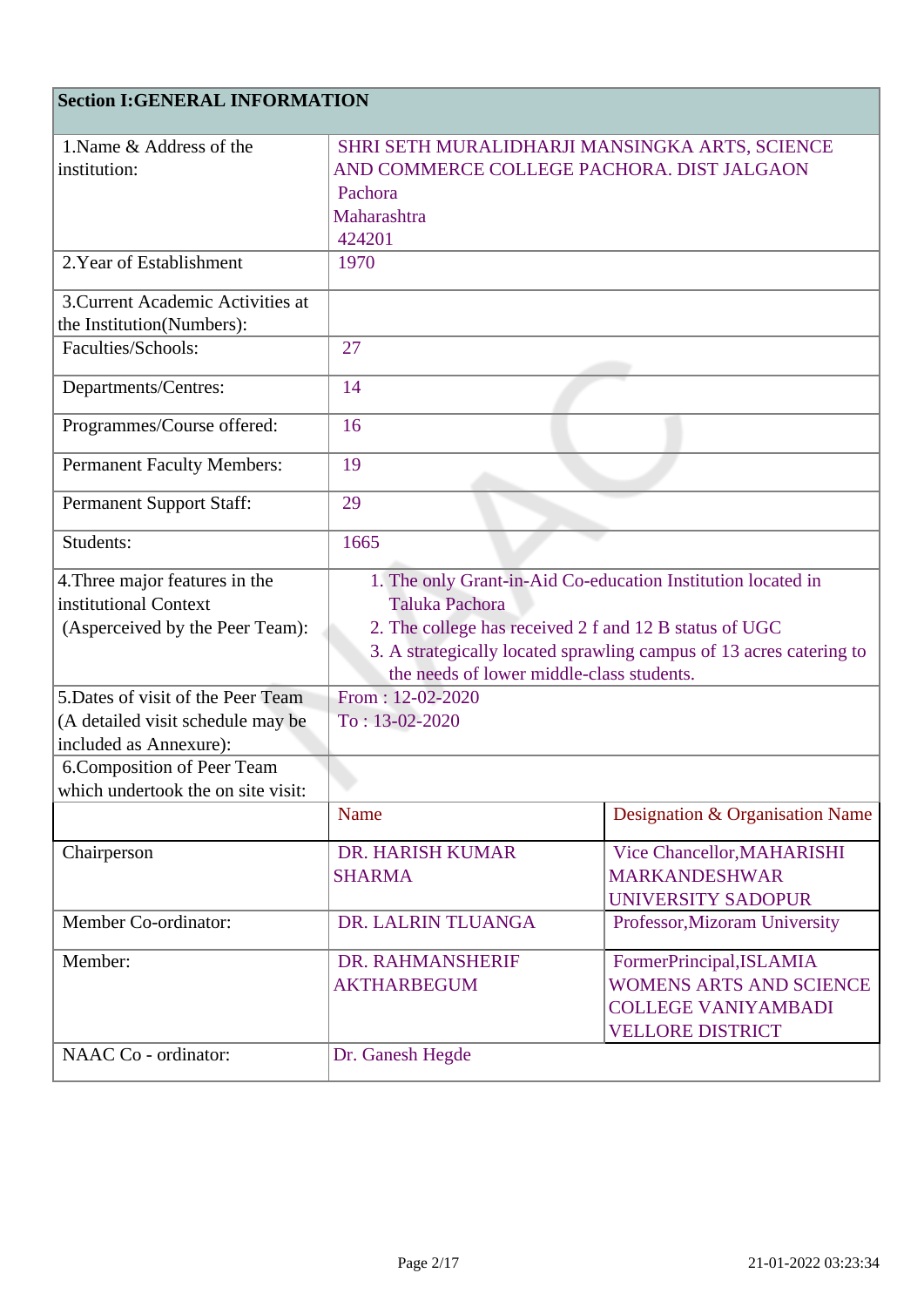### **Section II:CRITERION WISE ANALYSIS**

Observations (Strengths and/or Weaknesses) on each qualitative metrices of the key Indicator under the respective criterion(This will be a qualitative analysis of descriptive nature aimed at critical analysis presenting strength and weakness of HEI under each criteria)

| Criterion1 - Curricular Aspects (Key Indicator and Qualitative Metrices(QlM) in Criterion1) |                                                                                                  |  |
|---------------------------------------------------------------------------------------------|--------------------------------------------------------------------------------------------------|--|
| 1.1                                                                                         | <b>Curricular Planning and Implementation</b>                                                    |  |
| 1.1.1                                                                                       | The institution ensures effective curriculum delivery through a well planned and documented      |  |
| QlM                                                                                         | process                                                                                          |  |
|                                                                                             |                                                                                                  |  |
|                                                                                             |                                                                                                  |  |
| 1.2                                                                                         | <b>Academic Flexibility</b>                                                                      |  |
| 1.3                                                                                         | <b>Curriculum Enrichment</b>                                                                     |  |
| 1.3.1                                                                                       | Institution integrates cross- cutting issues relevant to Gender, Environment and Sustainability, |  |
| QlM                                                                                         | Human Values and Professional Ethics into the Curriculum                                         |  |
| 1.4                                                                                         | <b>Feedback System</b>                                                                           |  |

#### Qualitative analysis of Criterion 1

The college is affiliated to North Maharashtra University and hence adopts its curriculum prescribed by the University and framed by the subject concerned B.O.S. of the University. The Principal of the College was the Dean of Humanities Faculty of the University form 20/12/2017 to 28/02/2018. Further, some teachers of Marathi, Hindi and English department have acted as members of respective BOS.

The college ensures effective curriculum delivery through development of academic calendar at College level following the University academic calendar. Effective implementation of the curriculum, semester system is followed and teaching plan is developed in each semester. Every semester the programme of teaching and internal examination is worked out by the examinationcommittee.

The heads of the department and the IQAC keep a close look on the serious working out of the teaching plans and class room activities. The college is running 12 UG and 2 PG Arts and Science programmes as per University norms. It also offers 13 certificate courses like spoken English, Tailoring, Beauty-Parlour etc. Choice based credit system is being implemented in UG and PG Programs. The faculty members regularly attend workshops, orientation, refresher courses and conference/seminars. Few teachers are part of assessment process as paper setters and examiners at University level.

A few faculty members have attended certificate courses in Gender sensitization arranged by Central Government, respectively at Pune and Nagpur. Theses trained teachers arranged separate programs related with women empowerment. The college has also signed an accord of MoU with Gandhi Foundation and research center, Jalgaon and a couple of other NGOs. With the help of these NGOs the college arranges lectures of experts on moral and ethical values.For curriculum enrichment more courses should be introduced to strengthen human values, professional ethics and to sensitize towards environment and sustainability.

The Feedbacks from stake holders like students and parents were collected by the Feedback committee of the Institution and suggestions, remarks and recommendations were thereby put before the College Development Committee for their consideration. Efforts should be made to introduce more job-oriented and vocational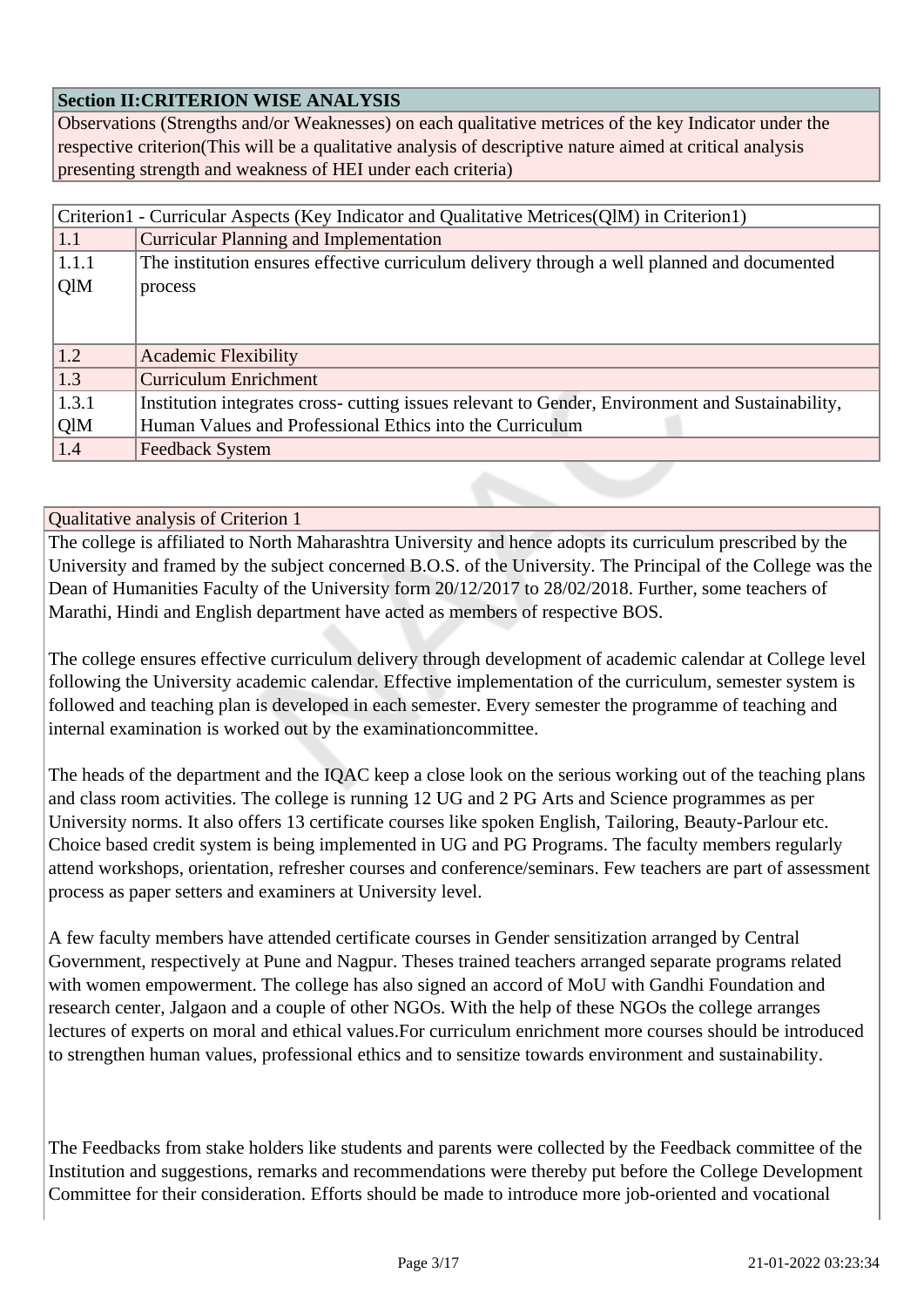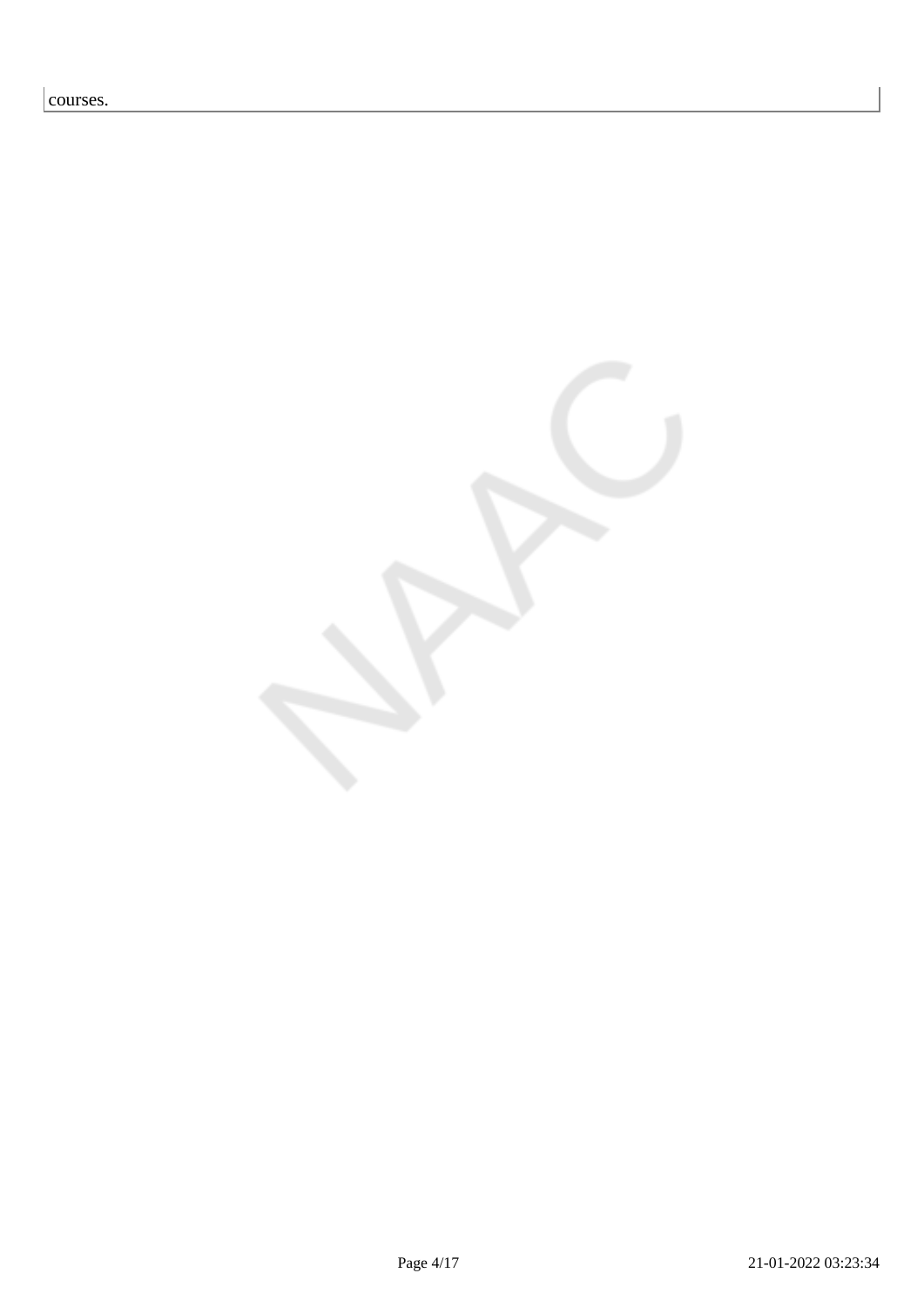|       | Criterion2 - Teaching-learning and Evaluation (Key Indicator and Qualitative Metrices(QlM) in Criterion2) |  |
|-------|-----------------------------------------------------------------------------------------------------------|--|
| 2.1   | <b>Student Enrollment and Profile</b>                                                                     |  |
| 2.2   | <b>Catering to Student Diversity</b>                                                                      |  |
| 2.2.1 | The institution assesses the learning levels of the students, after admission and organises special       |  |
| QlM   | programs for advanced learners and slow learners                                                          |  |
| 2.3   | <b>Teaching-Learning Process</b>                                                                          |  |
| 2.3.1 | Student centric methods, such as experiential learning, participative learning and problem solving        |  |
| QlM   | methodologies are used for enhancing learning experiences                                                 |  |
| 2.3.4 | Innovation and creativity in teaching-learning                                                            |  |
| QlM   |                                                                                                           |  |
| 2.4   | <b>Teacher Profile and Quality</b>                                                                        |  |
| 2.5   | <b>Evaluation Process and Reforms</b>                                                                     |  |
| 2.5.1 | Reforms in Continuous Internal Evaluation(CIE) system at the institutional level                          |  |
| QlM   |                                                                                                           |  |
| 2.5.2 | Mechanism of internal assessment is transparent and robust in terms of frequency and variety              |  |
| QlM   |                                                                                                           |  |
| 2.5.3 | Mechanism to deal with examination related grievances is transparent, time-bound and efficient            |  |
| QlM   |                                                                                                           |  |
| 2.5.4 | The institution adheres to the academic calendar for the conduct of CIE                                   |  |
| QlM   |                                                                                                           |  |
| 2.6   | <b>Student Performance and Learning Outcomes</b>                                                          |  |
| 2.6.1 | Program outcomes, program specific outcomes and course outcomes for all programs offered by               |  |
| QlM   | the Institution are stated and displayed on website and communicated to teachers and students             |  |
| 2.6.2 | Attainment of program outcomes, program specific outcomes and course outcomes are evaluated               |  |
| QlM   | by the institution                                                                                        |  |
| 2.7   | <b>Student Satisfaction Survey</b>                                                                        |  |

The admission rules and norms are in accordance with University norms and State Government policies and the reservation quota is taken care. The students enrolled in the college are mainly from the State of Maharashtra and specially from the villages nearby and the remaining students are from the town with both male and female. College should focus and make efforts to outreach in other states.

The college identifies the slow learners and advanced learners at the time of admission process. The college has instituted a language lab to train the students in communication. Conventional pedagogy is practiced with ICT support. Some departments are provided L.C.D. projectors, slide projectors; L.E.D. Television sets for the better teaching and learning outcomes. However**,** The ICT-utilization should also enhance the awareness, and access to SWAYAM and online-education should be stimulated to enhance the skills of the students.

Experimental and participatory teaching learning including educational tour, industrial visits and field visits are practiced in few departments like Chemistry.However more teachers on permanent basis are needed to improve the teacher student ratio.

College follows semester system with provisions for continuous internal assessment for 40% of the total marks as per norms of the affiliating university. Internal evaluation includes class test, assignment, seminars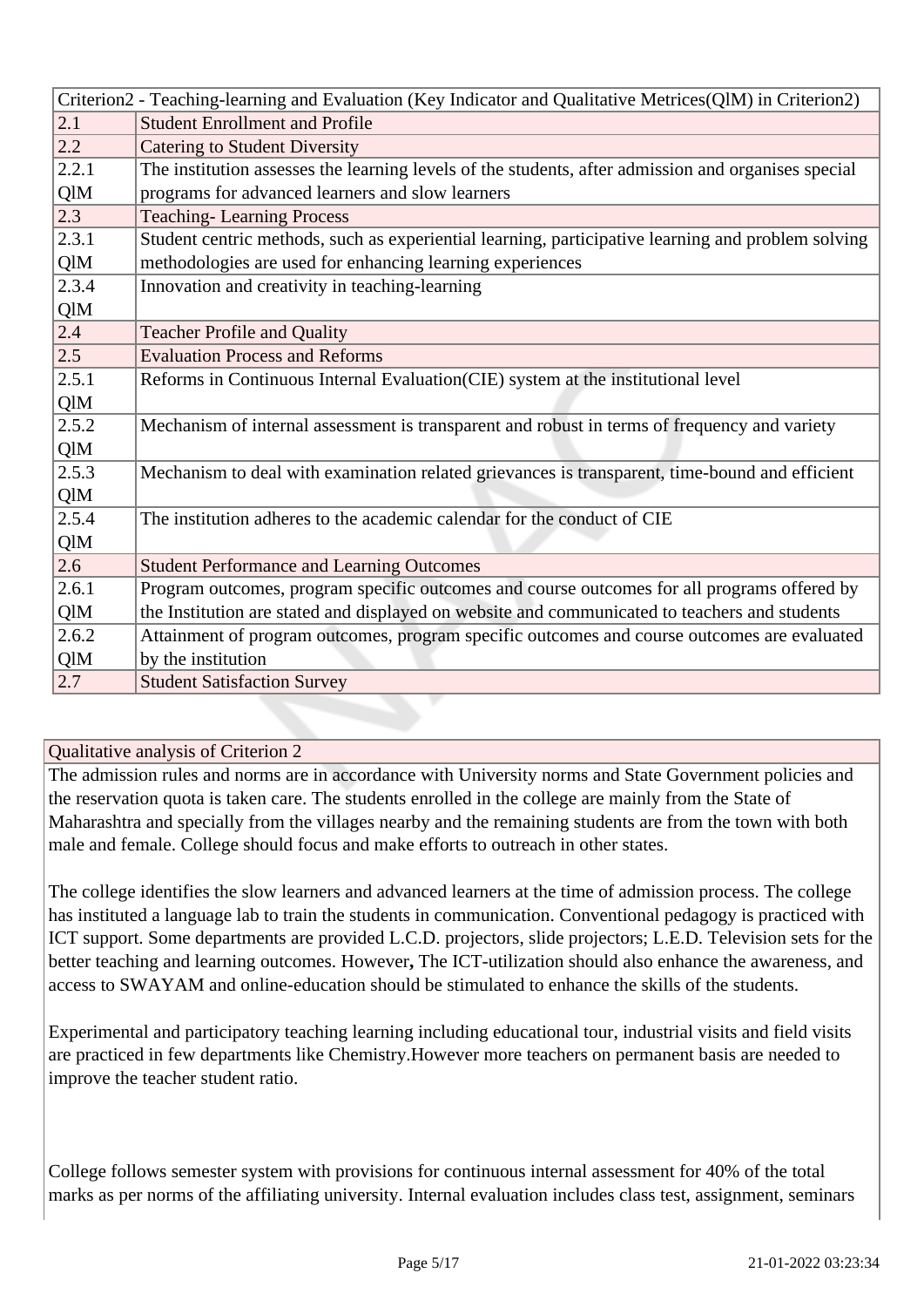and presentation. The internal assessment is transparent. Student -grievances, if any, are resolved by the grievance committee. The problems related with examination are solved by college examination committee. Both, examination committee and grievance committee work to the satisfaction of the students.

Average pass percentage has been found to be 51% that needs improvement. There are however few University rank holders. Failure rate of B.A. students is high. Pass percentage of B. Com and B.Sc. is satisfactory.

College should strive to enroll students from other States and from other countries also. Automation of entire institution and implementation of Examination Management System (EMS) are in place. More 'Employability Skills" training needs to be imparted to the students for better placements. Teaching through modern teaching aids and e-learning methodology should be strengthened. Teachers should also be encouraged to become members of reputed national professional bodies, college should endeavor to improve students' performance in examination and bring out some university rankers.

The board of studies of the university in every subject has specified the aims and objectives and the program outcomes. However, the coordinators of various UG and PG programs are required to evaluate the attainment of programme outcomes.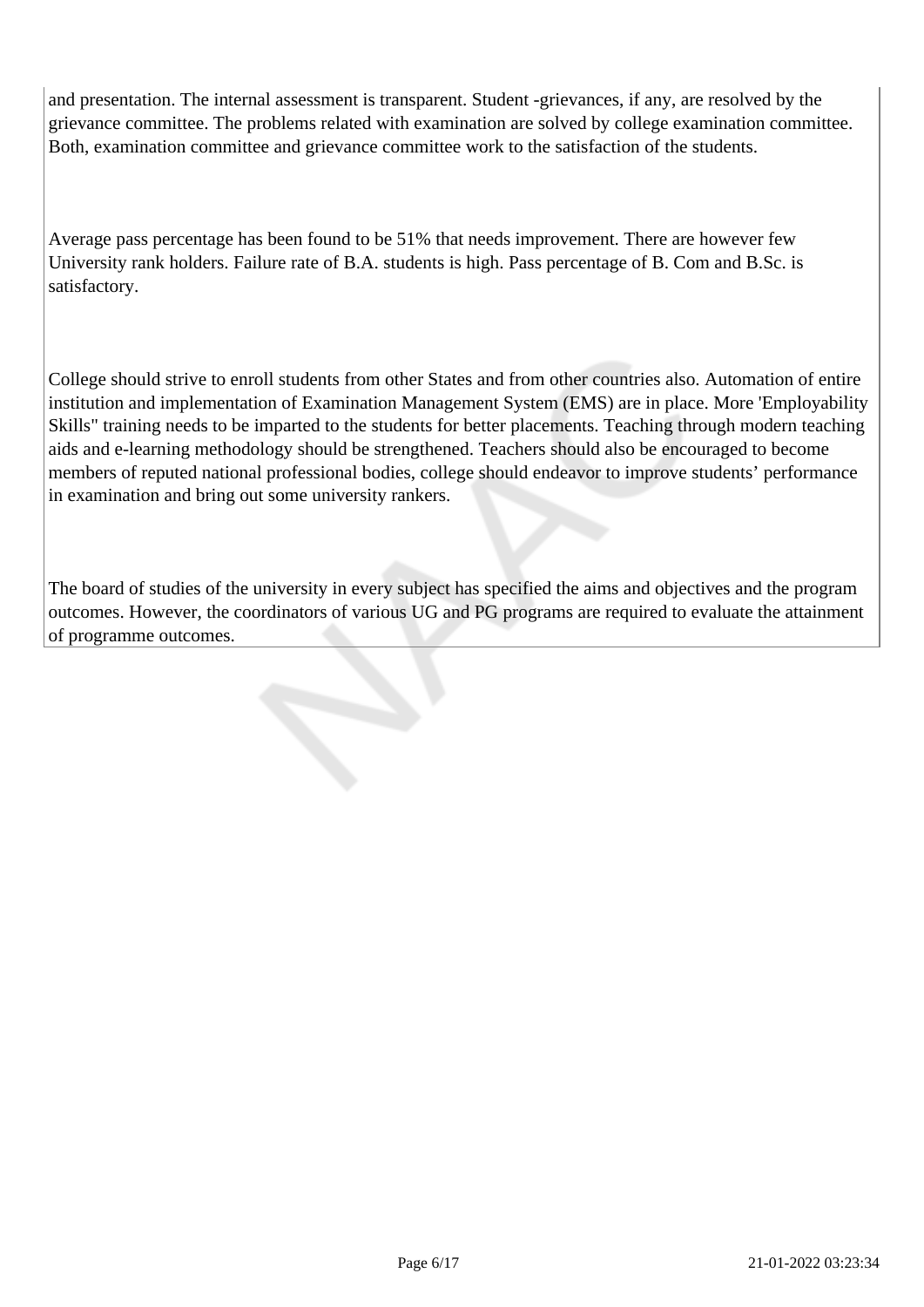| Criterion3 - Research, Innovations and Extension (Key Indicator and Qualitative Metrices (QIM) in |                                                                                                 |  |  |
|---------------------------------------------------------------------------------------------------|-------------------------------------------------------------------------------------------------|--|--|
|                                                                                                   | Criterion3)                                                                                     |  |  |
| 3.1                                                                                               | <b>Resource Mobilization for Research</b>                                                       |  |  |
| 3.2                                                                                               | <b>Innovation Ecosystem</b>                                                                     |  |  |
| 3.2.1                                                                                             | Institution has created an ecosystem for innovations including incubation centre and other      |  |  |
| QlM                                                                                               | initiatives for creation and transfer of knowledge                                              |  |  |
| 3.3                                                                                               | <b>Research Publications and Awards</b>                                                         |  |  |
| 3.4                                                                                               | <b>Extension Activities</b>                                                                     |  |  |
| 3.4.1                                                                                             | Extension activities in the neighbourhood community in terms of impact and sensitising students |  |  |
| QlM                                                                                               | to social issues and holistic development during the last five years                            |  |  |
| 3.5                                                                                               | Collaboration                                                                                   |  |  |

The college is unable to mobilise any research funding from any Government and non Government sources except one year. The college has generated Rs.3.65 lakhs for industrial research from UGC. The number of teacher as research guide is only one, however this can be improved in relation to faculty strength. No incubation centre exists.The faculty members have not published research papers in journal. The college does not have any collaboration or MOU's with institute or any organisation of national and international repute. The institution is yet to develop a policy towards collaborations. Participation in national and international conference and publication in proceedings is very low.

The institution conducts multiple extension activities in the nearby villages and on the college campus. By means of the NSS unit the college conducts different social activities on the village campus.

Extension activities are generally carried out through NSS cell through social activities and awareness program. The college requires to have industry institute participation cell to manage job oriented courses, internship programme and consultancy activities.

Regarding women empowerment the college conducted different training for women such as Yoga Workshop, Tailoring Certificate Course, Fashion Designing Course, Judo Karate training, Baking and Cooking Training and Beauty Parlor course etc.

The Botany department have developed a Botanical garden, Medicinal plant section and vermi-compost project. The college also run remedial coaching class and coaching for entry in services, especially for the final year students.

It is necessary to encourage faculty members to write books, publish articles in referred journals.

Performance based incentives may be initiated to motivate fuculteis to continually engage themselves and publish in peer reviewed recognised journals.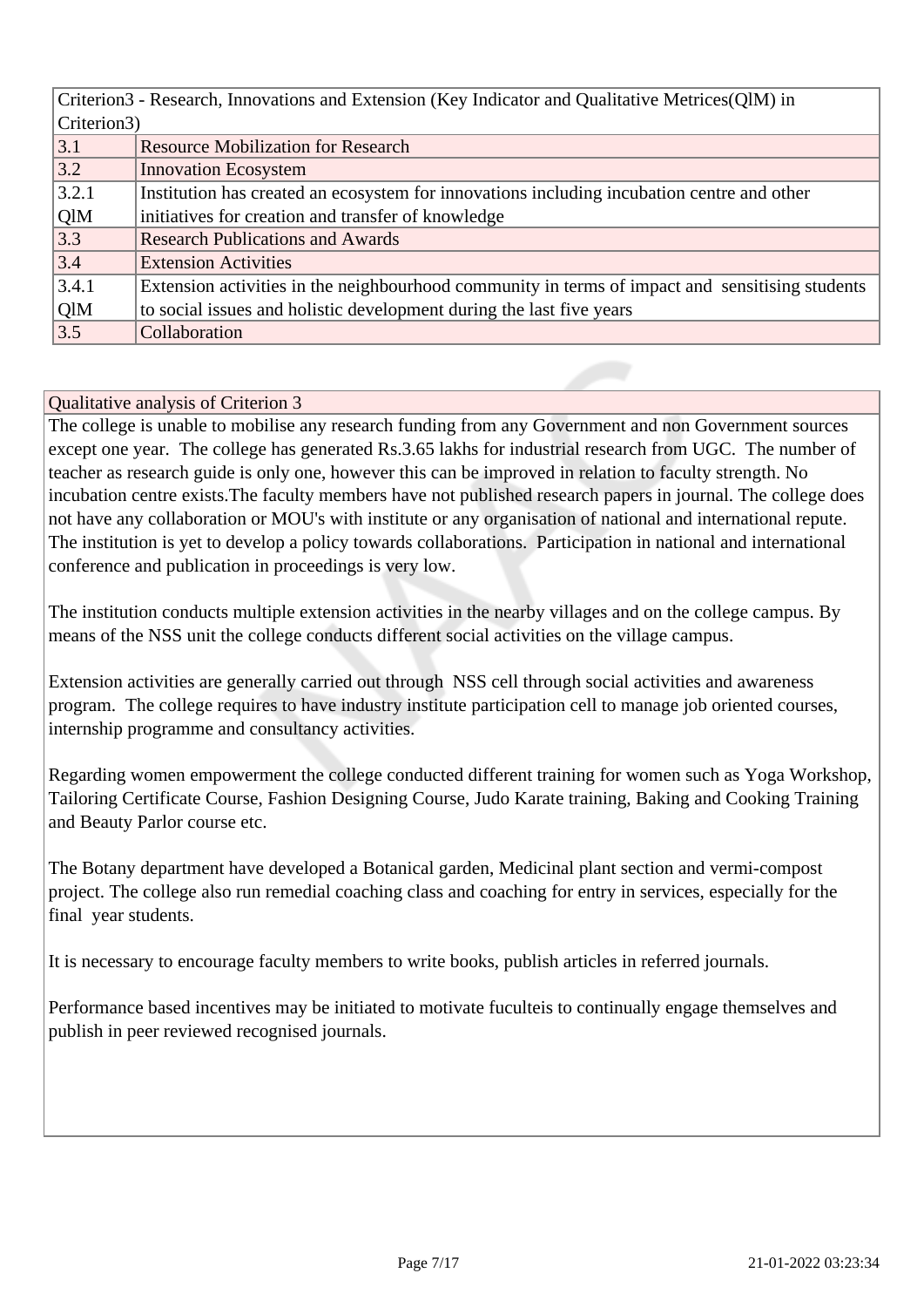|             | Criterion4 - Infrastructure and Learning Resources (Key Indicator and Qualitative Metrices (QIM) in |  |  |
|-------------|-----------------------------------------------------------------------------------------------------|--|--|
| Criterion4) |                                                                                                     |  |  |
| 4.1         | <b>Physical Facilities</b>                                                                          |  |  |
| 4.1.1       | The institution has adequate facilities for teaching-learning. viz., classrooms, laboratories,      |  |  |
| QlM         | computing equipment, etc.                                                                           |  |  |
| 4.1.2       | The institution has adequate facilities for sports, games (indoor, outdoor), gymnasium, yoga centre |  |  |
| QlM         | etc., and cultural activities                                                                       |  |  |
| 4.2         | Library as a Learning Resource                                                                      |  |  |
| 4.2.1       | Library is automated using Integrated Library Management System (ILMS)                              |  |  |
| QlM         |                                                                                                     |  |  |
| 4.2.2       | Collection of rare books, manuscripts, special reports or any other knowledge resources for library |  |  |
| QlM         | enrichment                                                                                          |  |  |
| 4.3         | <b>IT</b> Infrastructure                                                                            |  |  |
| 4.3.1       | Institution frequently updates its IT facilities including Wi-Fi                                    |  |  |
| QlM         |                                                                                                     |  |  |
| 4.4         | Maintenance of Campus Infrastructure                                                                |  |  |
| 4.4.2       | There are established systems and procedures for maintaining and utilizing physical, academic       |  |  |
| QlM         | and support facilities - laboratory, library, sports complex, computers, classrooms etc.            |  |  |

The college has 13 acres land area on which three different buildings were constructed. The teaching building consists of 15 rooms; the administrative building consists of the Principal's chamber, the Registrar's cabin, the Head clerk's cabin and some service windows for the students. On the first floor of the administrative building a computer laboratory is established. The third unit is the library building. The ground floor consists of the librarian's cabin, serving windows and separate reading rooms for the male and female students. There is one staff reading room. The teaching building consists of staff-room, ladies' room, laboratories, toilet blocks and classrooms. The department of English has established a language laboratory with 10 booths. Electric fans, LED bulbs are used in the class-rooms.

The playground of the college is sufficient for outdoor sports facilities such as running track, kho-kho, kabbadi, volley-ball, basket ball cemented ground, cricket ground etc. The institution has also established a well equipped gymnasium. The college has provided LCD projector, LED TV sets, Computers, internet facilities and INFLIBNET facility for students and staff. Five rooms are equipped with LCD projectors. Science departments have Overhead projectors.

The institution has given facilities for physically dis-abled students. A separate toilet block, a walking ramps and the two wheel chairs have been provided. The security of the college is monitored through the installation of CCTV cameras. However, the College should get a boundary wall at the earliest. The college also runs a counseling center which is headed by the psychology department of the college.

The library of the college is partially automated with adequate study materials (books, journals, magazines,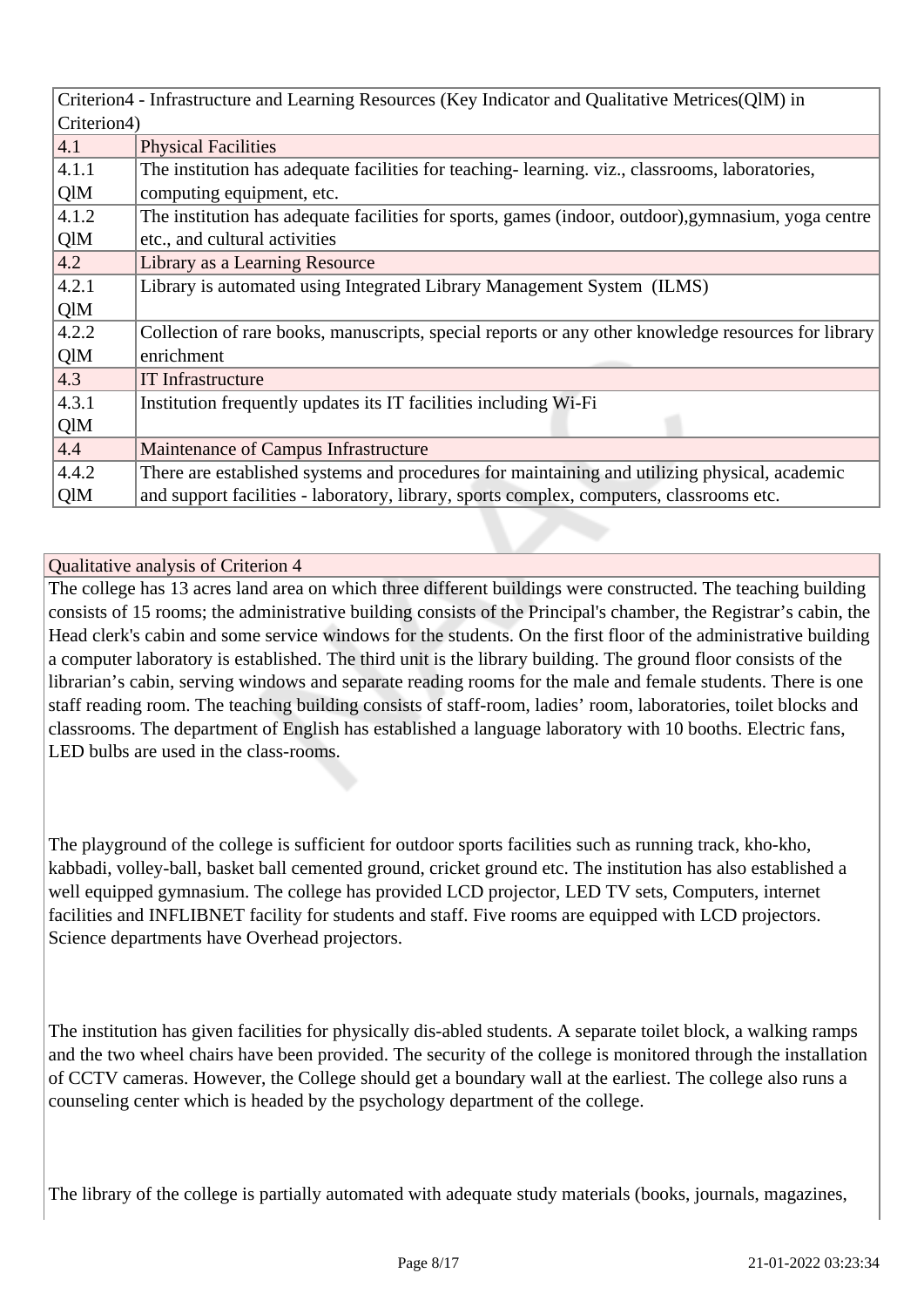and e-journals).It is equipped with about 58000 books and 20 rare books. Accordingly, the college installed ILMS-SOUL 2.0 software. Some of the departments like Chemistry have departmental libraries as well. 05 computers, a net connection and Wi-Fi system availed by students and the staff. The The College should also utilize the services offered by National Digital Library.Library of the college should be further strengthened by augmenting with latest books on different specializations. A separate room with access to e-journals and e-Books is needed in the library to cater to research activities exclusively. There are 50 Computer Systems in the College. Among these, 25 computers are in computer laboratory. Additional computers are required. Students should also be given appropriate access to Wi-Fi. IT-facilities need to be up-dated.

All the computers are under the care of Annual Maintenance Contract (AMC's). Budget of the college provides for adequate with regard maintenance of infrastructure augmentation.Other maintenance and repair works are outsourced.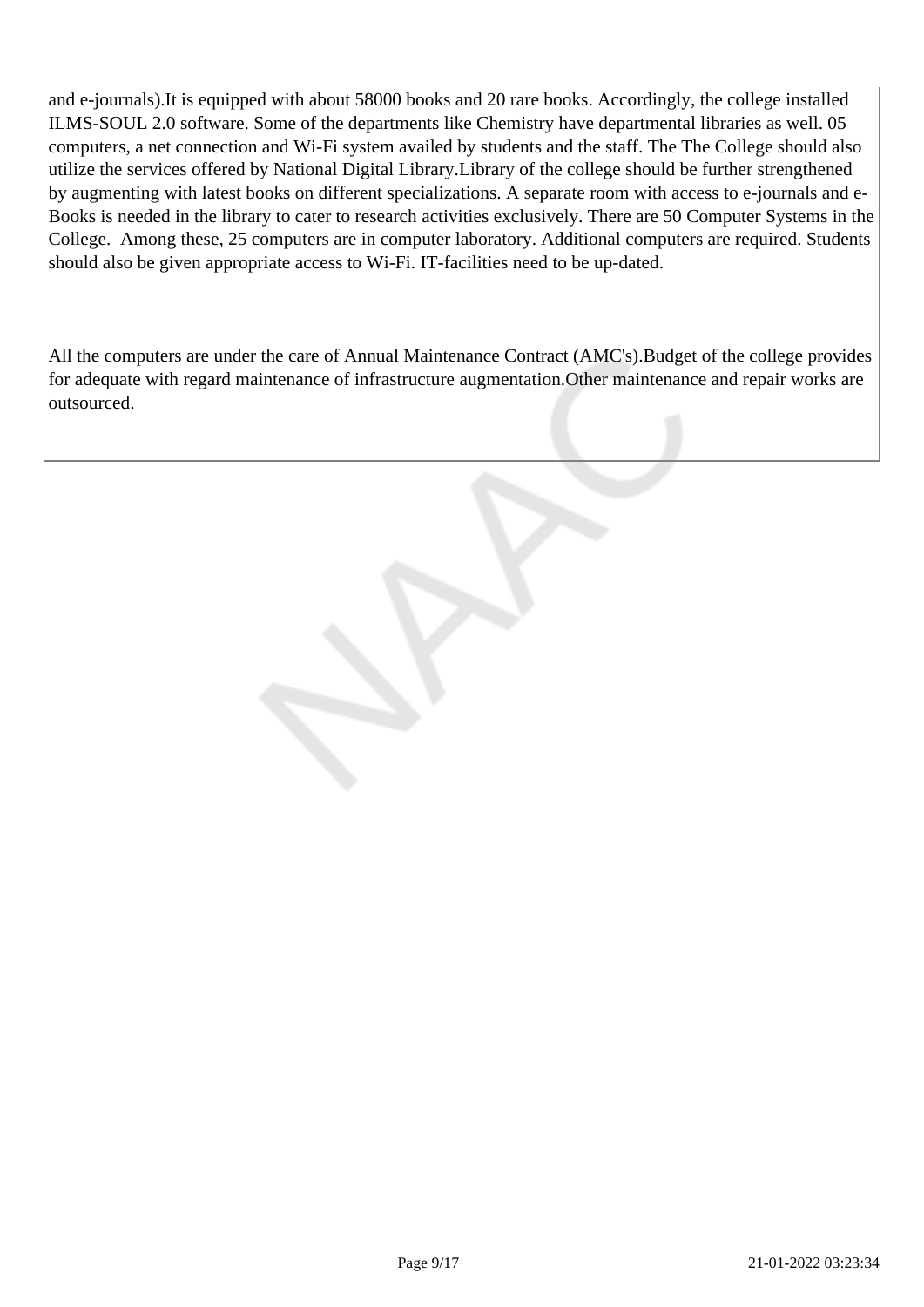| Criterion5 - Student Support and Progression (Key Indicator and Qualitative Metrices (QIM) in Criterion5) |                                                                                                     |  |
|-----------------------------------------------------------------------------------------------------------|-----------------------------------------------------------------------------------------------------|--|
| 5.1                                                                                                       | <b>Student Support</b>                                                                              |  |
| 5.2                                                                                                       | <b>Student Progression</b>                                                                          |  |
| 5.3                                                                                                       | <b>Student Participation and Activities</b>                                                         |  |
| 5.3.2                                                                                                     | Presence of an active Student Council & representation of students on academic & administrative     |  |
| QlM                                                                                                       | bodies/committees of the institution                                                                |  |
| 5.4                                                                                                       | Alumni Engagement                                                                                   |  |
| 5.4.1                                                                                                     | The Alumni Association/Chapters (registered and functional) contributes significantly to the        |  |
| QlM                                                                                                       | development of the institution through financial and non financial means during the last five years |  |

The Institution has Student Council, which is formed every year. It is constituted as per the guidelines provided by the University. Students are being provided with Government scholarships and free-ships. There is a provision for 'Earn while learn' facility where about thirty students are benefitted.

Student support system is in place and activities related to career counselling, remedial coaching, bridge courses are pursued. The College felicitates academically rich, meritorious students and sports persons, along with cash prizes in the annual function.

Progression of students to higher studies and pass percentage in NET / SLET etc are not encouraging. College placement is also very low. More efforts are required for training and placement activities.

Anti-ragging and prevention of sexual harassment measures are in place to ensure zero sexual harassment and timely redressal of students' grievances. Some of the faculty members including the Principal have been adopting some poor students and paying their fees and other expenses.

Alumni association is formed and registered. The Association contributes in kind, and in its meetings, deliberates on the future-opportunities, and tries to connect with the current-students. The Alumni are not very active. They have been donating a few things to the College, but the institution needs to facilitate the Association to make it functional and effective.

The college encourages students to participate in sports / games, cultural activities, co-curricular and extracurricular activities. However, the achievements of students in terms of winning medal / awards are yet to happen.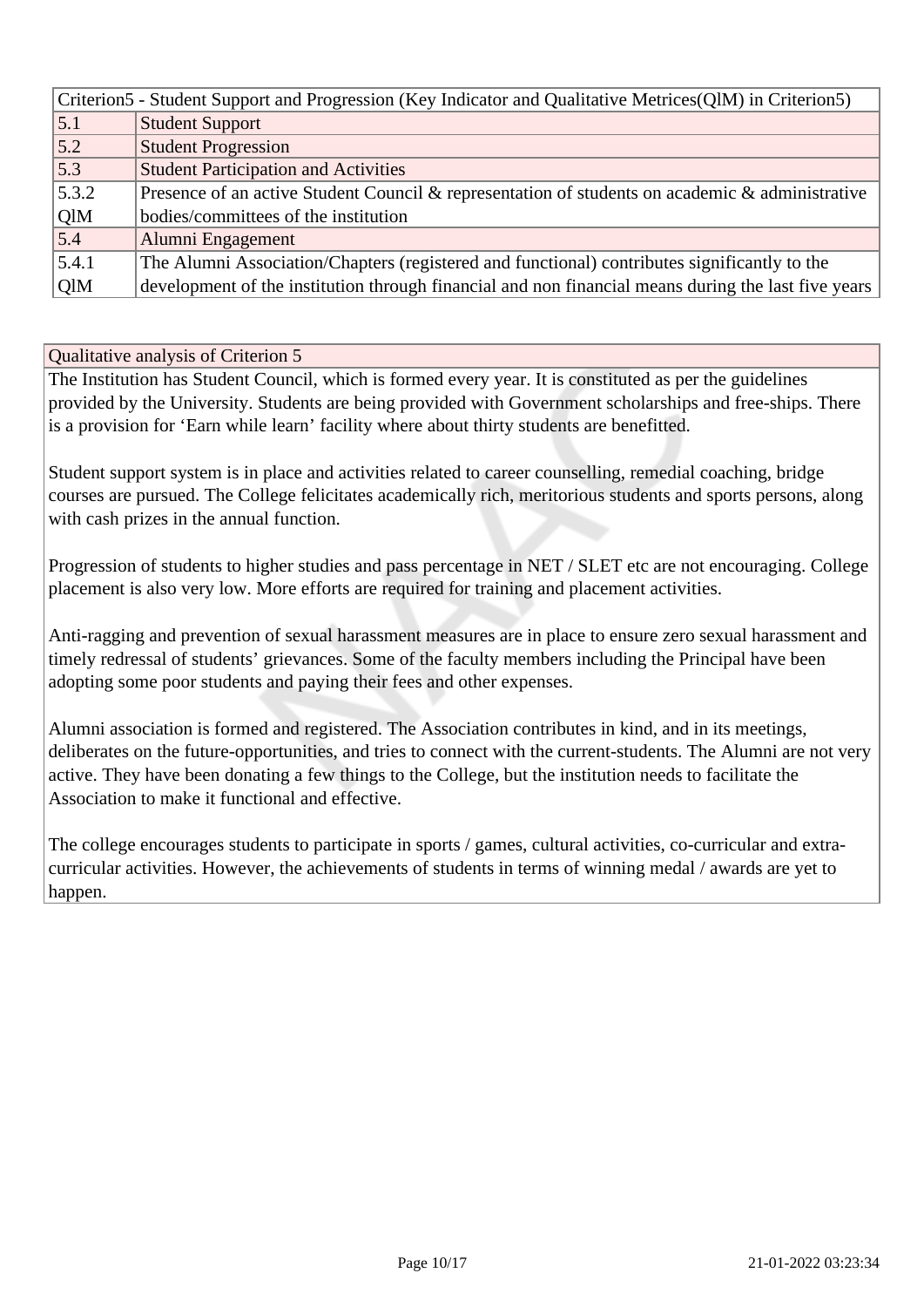|             | Criterion6 - Governance, Leadership and Management (Key Indicator and Qualitative Metrices(QlM) in   |  |  |
|-------------|------------------------------------------------------------------------------------------------------|--|--|
| Criterion6) |                                                                                                      |  |  |
| 6.1         | <b>Institutional Vision and Leadership</b>                                                           |  |  |
| 6.1.1       | The governance of the institution is reflective of an effective leadership in tune with the vision   |  |  |
| QlM         | and mission of the institution                                                                       |  |  |
| 6.1.2       | The institution practices decentralization and participative management                              |  |  |
| QlM         |                                                                                                      |  |  |
| 6.2         | <b>Strategy Development and Deployment</b>                                                           |  |  |
| 6.2.1       | Perspective/Strategic plan and Deployment documents are available in the institution                 |  |  |
| QlM         |                                                                                                      |  |  |
| 6.2.2       | Organizational structure of the institution including governing body, administrative setup, and      |  |  |
| QlM         | functions of various bodies, service rules, procedures, recruitment, promotional policies as well as |  |  |
|             | grievance redressal mechanism                                                                        |  |  |
| 6.2.4       | Effectiveness of various bodies/cells/committees is evident through minutes of meetings and          |  |  |
| QlM         | implementation of their resolutions                                                                  |  |  |
| 6.3         | <b>Faculty Empowerment Strategies</b>                                                                |  |  |
| 6.3.1       | The institution has effective welfare measures for teaching and non-teaching staff                   |  |  |
| QlM         |                                                                                                      |  |  |
| 6.3.5       | Institution has Performance Appraisal System for teaching and non-teaching staff                     |  |  |
| QlM         |                                                                                                      |  |  |
| 6.4         | <b>Financial Management and Resource Mobilization</b>                                                |  |  |
| 6.4.1       | Institution conducts internal and external financial audits regularly                                |  |  |
| QlM         |                                                                                                      |  |  |
| 6.4.3       | Institutional strategies for mobilisation of funds and the optimal utilisation of resources          |  |  |
| QlM         |                                                                                                      |  |  |
| 6.5         | <b>Internal Quality Assurance System</b>                                                             |  |  |
| 6.5.1       | Internal Quality Assurance Cell (IQAC) has contributed significantly for institutionalizing the      |  |  |
| QlM         | quality assurance strategies and processes                                                           |  |  |
| 6.5.2       | The institution reviews its teaching learning process, structures $\&$ methodologies of operations   |  |  |
| QlM         | and learning outcomes at periodic intervals through IQAC set up as per norms                         |  |  |
| 6.5.5       | Incremental improvements made during the preceding five years (in case of first cycle)               |  |  |
| QlM         |                                                                                                      |  |  |
|             | Post accreditation quality initiatives (second and subsequent cycles)                                |  |  |

Vision and mission of the college is to provide quality education to students and to improve the personality of the youth in order to bring social, economic and cultural progress and prosperity. The College has a visionary Management, which is making efforts to improve the quality of education being imparted. The Principal is the executive head of the institution and committees are constituted to include all stake holders that delivers the vision of the college in the empowerment of students through quality education to make them competent, selfreliant and responsible citizens.

Administration of the college is carried out by the Principal assisted by the various committees to ensure that the educational needs of the students are adequately met.The College practices decentralization and participatory system of governance. The recruitment process for faculty followed is as per university guidelines. The college promotes the faculty members to participate in conferences, seminars, orientation and refresher programmes and FDP. Performance appraisal system is in place.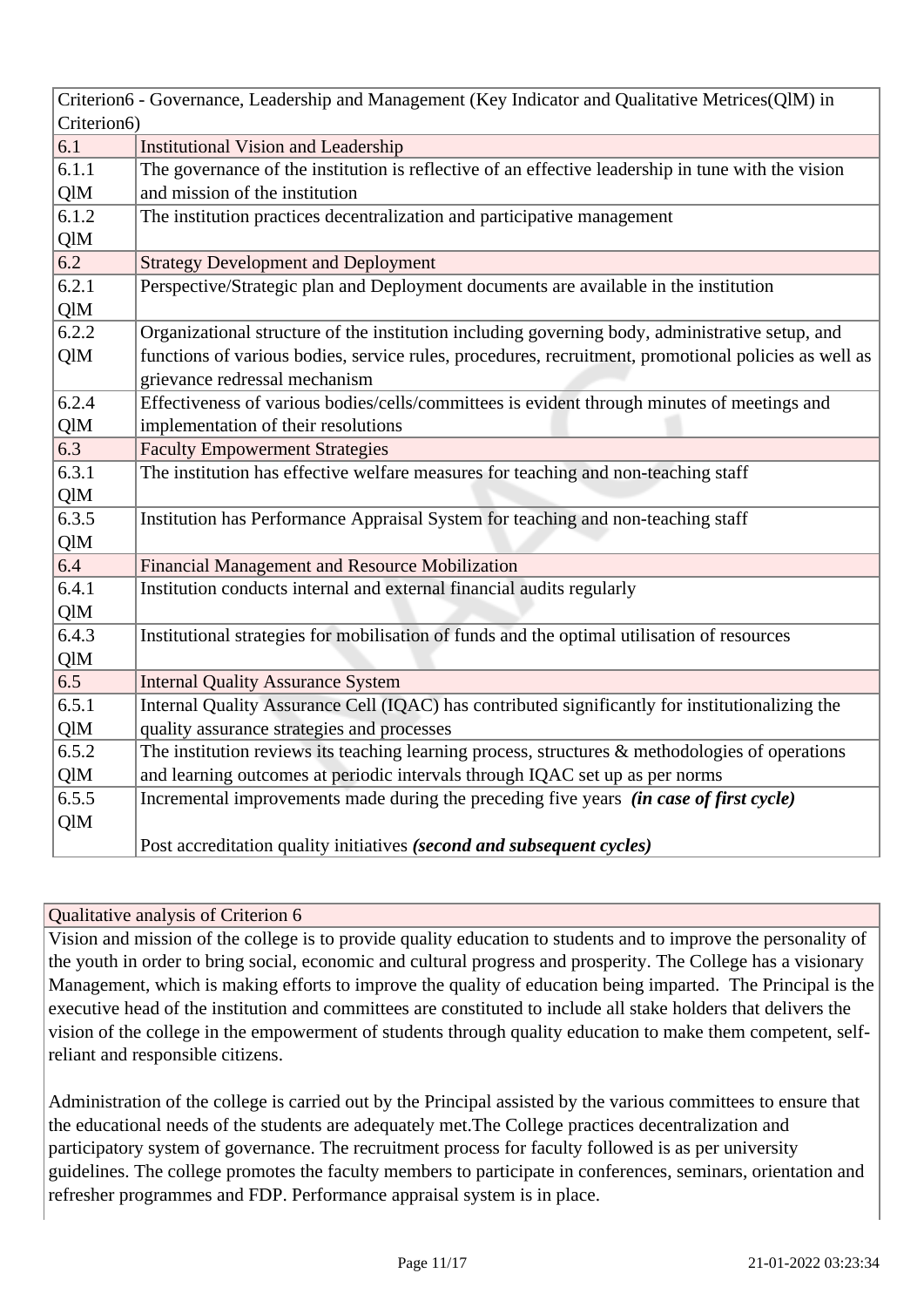The college administration and management are guided by the local managing committee of the college. It meets periodically, and responds to the requirement and needs of the college.

The internal audit is carried out by experienced and qualified people appointed by the Joint Director's office. Mandatory annual audit is conducted by the duly appointed chartered accountant and Periodical audits are conducted by the Joint Director of higher education.

The IQAC framework has contributed to the quality maintenance of the teaching and non-teaching staff and their welfare. However, it needs to focus the attention on quality improvement especially in the areas of research and data base management etc. Further, it should also undertake administrative audit and have the members as per NAAC guidelines.

College has initiated some welfare measures for both teaching and non-teaching staff by extending Group insurance, Kalyan Nidhi, Maternity and paternity leave benefits.

Faculty performance appraisal system needs to be strengthened. Online fees payment facility should be provided for effective financial management. The college needs sincere efforts to mobilize funds through alumni, various projects, consultation and other resources for expansion as well as for research activities and to carry out its social responsibility.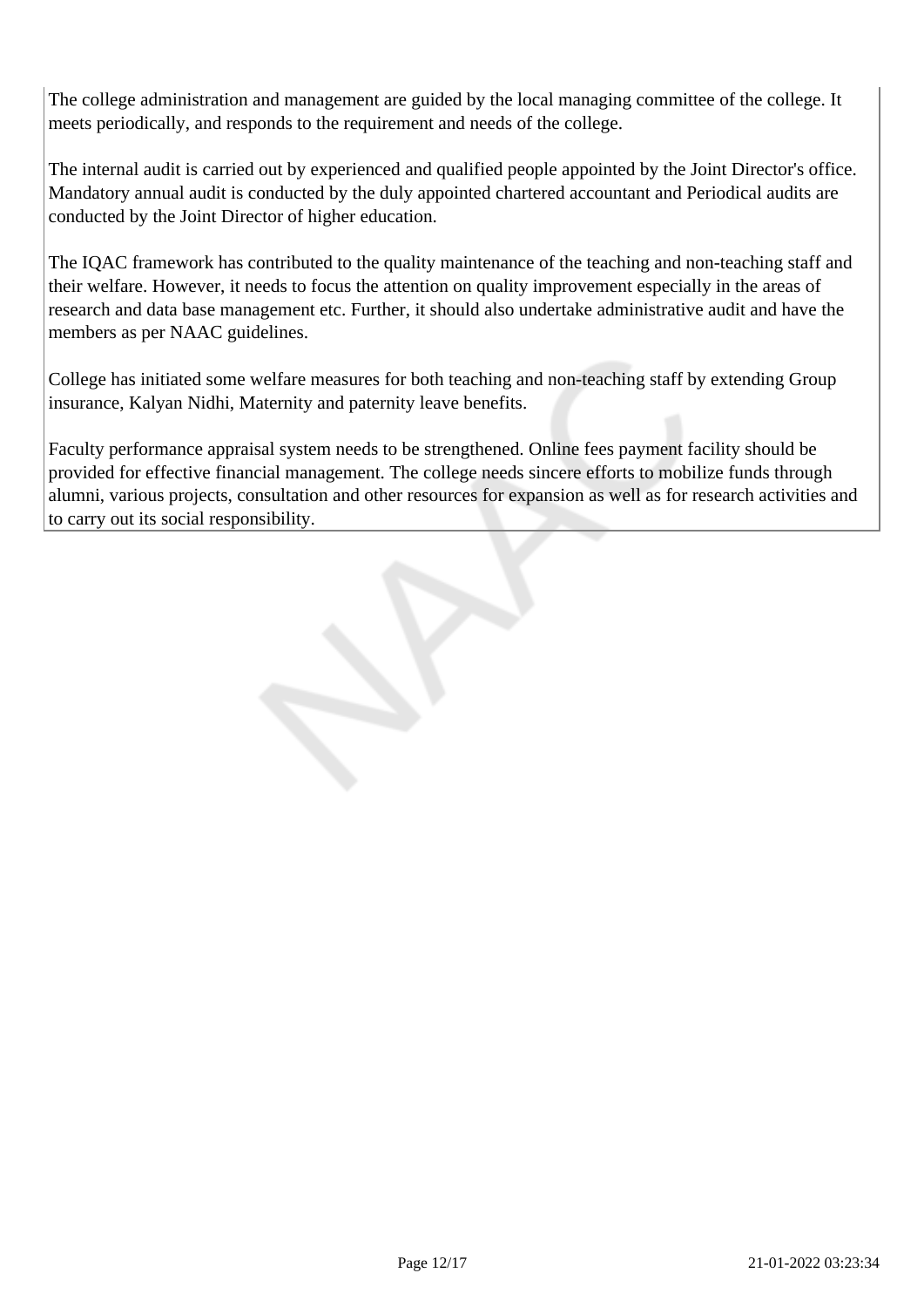|             | Criterion7 - Institutional Values and Best Practices (Key Indicator and Qualitative Metrices(QlM) in |  |  |
|-------------|------------------------------------------------------------------------------------------------------|--|--|
| Criterion7) |                                                                                                      |  |  |
| 7.1         | <b>Institutional Values and Social Responsibilities</b>                                              |  |  |
| 7.1.2       |                                                                                                      |  |  |
| QlM         |                                                                                                      |  |  |
|             | 1. Institution shows gender sensitivity in providing facilities such as:                             |  |  |
|             |                                                                                                      |  |  |
|             | 1. Safety and Security                                                                               |  |  |
|             |                                                                                                      |  |  |
|             | 2. Counselling                                                                                       |  |  |
|             |                                                                                                      |  |  |
|             | 3. Common Room                                                                                       |  |  |
|             |                                                                                                      |  |  |
|             |                                                                                                      |  |  |
| 7.1.5       | Waste Management steps including:                                                                    |  |  |
| QlM         | Solid waste management<br>٠                                                                          |  |  |
|             | Liquid waste management<br>٠                                                                         |  |  |
|             | E-waste management<br>$\bullet$                                                                      |  |  |
| 7.1.6       | Rain water harvesting structures and utilization in the campus                                       |  |  |
| QlM         |                                                                                                      |  |  |
| 7.1.7       | <b>Green Practices</b>                                                                               |  |  |
| QlM         | Students, staff using                                                                                |  |  |
|             | <b>Bicycles</b>                                                                                      |  |  |
|             | a)<br><b>Public Transport</b><br>b)                                                                  |  |  |
|             | Pedestrian friendly roads<br>$\mathbf{c})$                                                           |  |  |
|             | Plastic-free campus<br>٠                                                                             |  |  |
|             | Paperless office<br>$\bullet$                                                                        |  |  |
|             | Green landscaping with trees and plants                                                              |  |  |
| 7.1.18      | Institution organizes national festivals and birth / death anniversaries of the great Indian         |  |  |
| QlM         | personalities                                                                                        |  |  |
| 7.1.19      | The institution maintains complete transparency in its financial, academic, administrative and       |  |  |
| QlM         | auxiliary functions                                                                                  |  |  |
| 7.2         | <b>Best Practices</b>                                                                                |  |  |
| 7.2.1       | Describe at least two institutional best practices (as per NAAC Format)                              |  |  |
| QlM         |                                                                                                      |  |  |
| 7.3         | <b>Institutional Distinctiveness</b>                                                                 |  |  |
| 7.3.1       | Describe/Explain the performance of the institution in one area distinctive to its vision, priority  |  |  |
| QlM         | and thrust                                                                                           |  |  |

The College being run under co-education system, a large number of female students take admission. College has taken initiatives to provide safety and security to students by installing CCTV cameras on all floors and also appointed security staff. Gender sensitivity is taken seriously in the college by forming various committee like discipline committee, grievance committee.

To manage the waste, dustbins are kept at different convenient spots which are collected and disposed through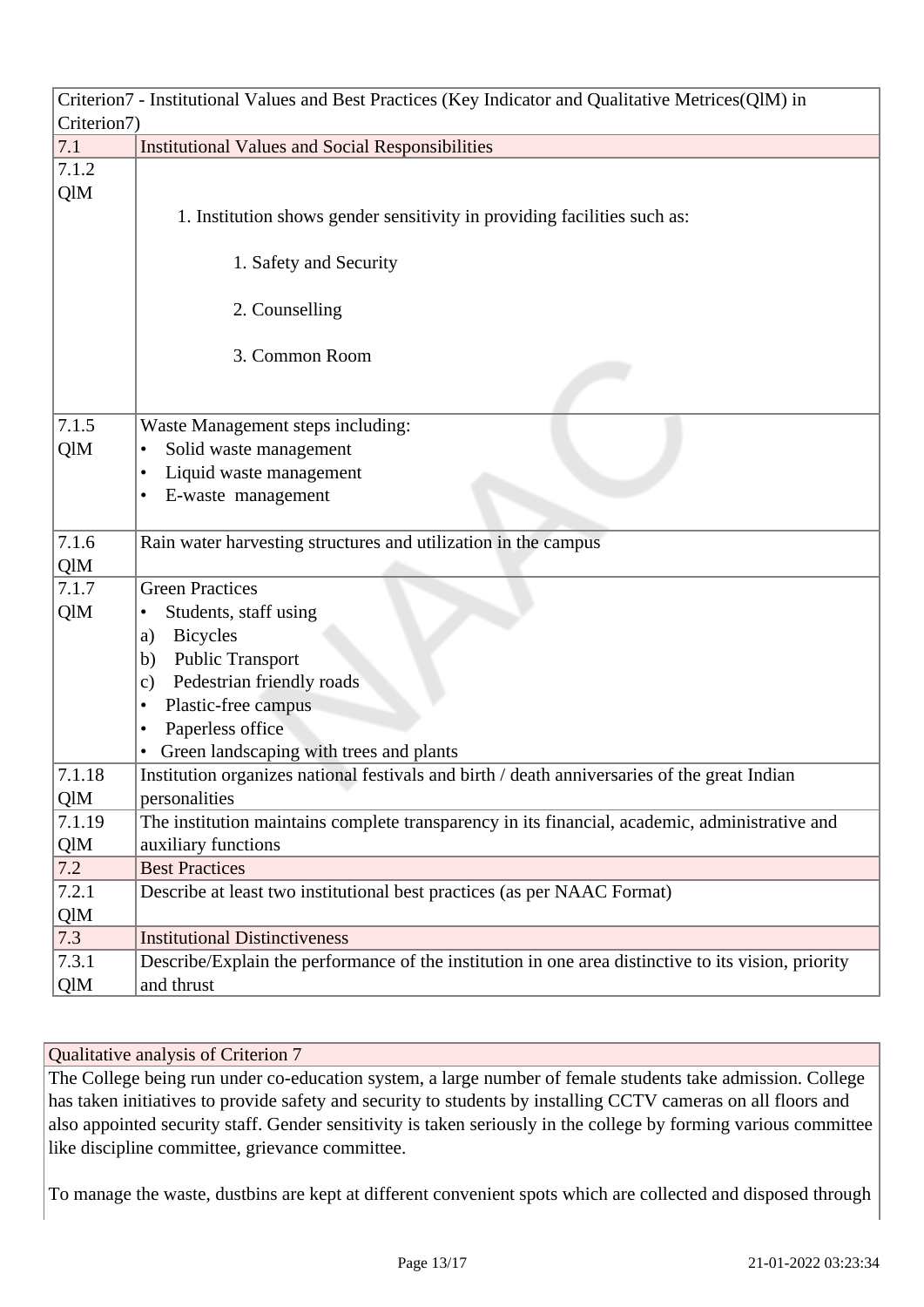municipality. But how laboratory waste is managed is not mentioned specifically, which is more harmful.

The college has undertaken rain water harvesting and vermi-composting and also provides LED lights for energy conservation. Alternate energy live solar plant has been installed, which has resulted in decrease of the electricity bill sufficiently. The college is following green practices and has initiated green audit.

The college has been taking initiatives for green, pollution free campus and eco-friendly life styles through motivating students and staff for using bicycles and public transport. Facilities are being provided for physically challenged students. The college organises competitions and activities on the occasion of birth and death anniversaries of great Indian personalities and organises various festivals, birth and death anniversaries of Indian personalities and National celebration on 15th August and 26th January every year.

The college has centralised facilities to collect solid and liquid waste. The IT machinery is taken care of by the agency which is working for the institution on AMC basis. The same agency replaces or repairs damaged parts of IT machines and if some part is completely damaged, it is handed over to that agency at no cost.

Office of institution is partially automated. Institute has green campus and a system of green auditing. Tree plantation programmes are carried out by students and staff. The college has got ISO certification. Alternative energy line solar has been implemented.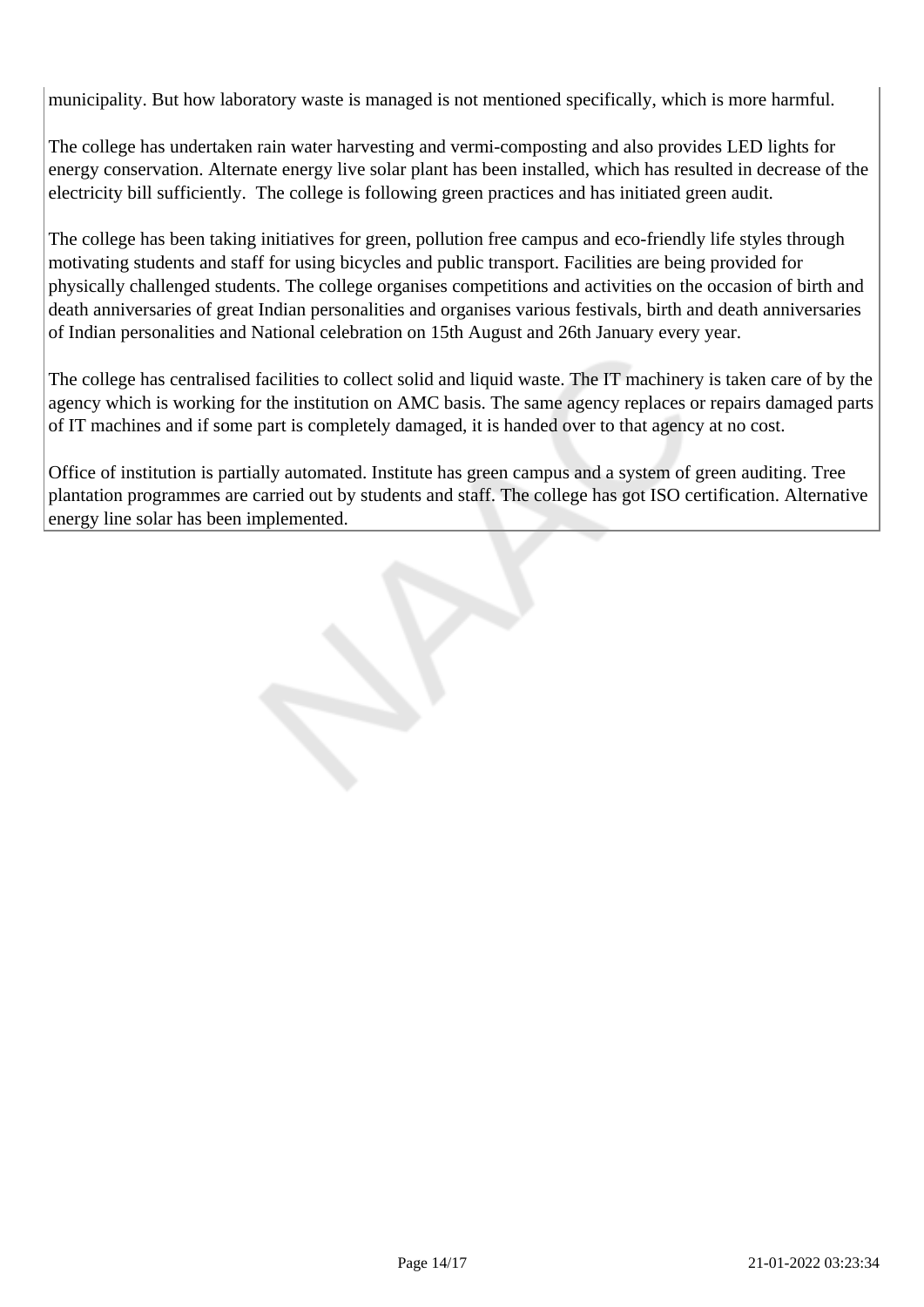## **Section III:OVERALL ANALYSIS**based on Institutional strengths.Weaknesses,Opportunities & Challenges(**SWOC)(up to 500 words)**

### **Strength:**

## **Strengths**

- 1. Progressive and committed management with good track record in education field.
- 2. Good academic ambience.
- 3. Good academic and sports infrastructure
- 4. Mentoring poor and needy students by way of SAF (Student Aid Fund) student adoption scheme
- 5. "Earn and Learn" scheme for needy students.

### **Weakness**

- 1. Lack of fully qualified regular faculty.
- 2. No collaborative consultancy.
- 3. Limited training and placement.
- 4. Lack of hostel for students
- 5. Not able to involve and mobilize great potential of the alumni
- 6. Lack of career-oriented courses

## **Opportunities**

- 1. Strengthening placement cell and scope for attaining better academic results.
- 2. Starting new value addition courses.
- 3. Starting Post Graduate courses in various departments
- 4. Potential for mobilizing more resources through alumni
- 5. Scope for introducing more job-oriented courses

## **Challenges**

- 1. Getting fully qualified faculties.
- 2. Attracting students from other states
- 3. Mobilizing resources by organizing FDP and undertaking more sponsored major research from different funding agencies.
- 4. Quality research by the faculty members.
- 5. National and International collaborations for academic programs
- 6. Creating residential accommodations for students and sports persons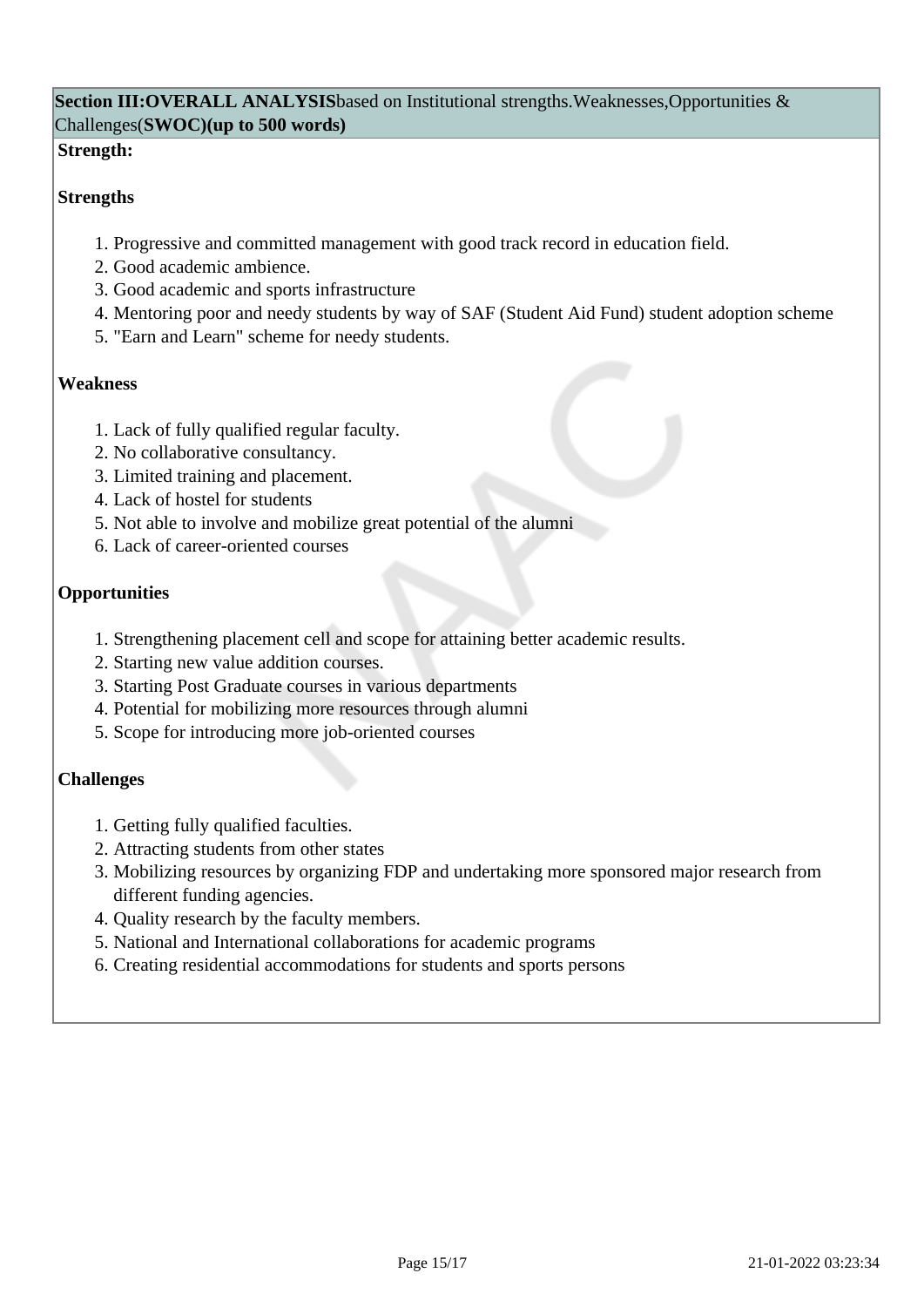#### **Section IV:Recommendations for Quality Enhancement of the Institution**

(Please limit to **ten major ones** and use telegraphic language) (It is not necessary to indicate all the ten bullets)

- Encourage teachers to publish books, research papers in professional PEER reviewed journal with high impact factor
- Alumni association should be strengthened.
- Internship and training may be made more extensive for the PG programmes
- More system with relevant software may be acquired to enrich the computer centre
- Introduce new PG and more viable, value added job-oriented course as per the need of the society
- Entrepreneurship Development cell should be strengthened to encourage entrepreneurship
- The IQAC to organise some FDPs and pursue a goal-oriented quality approach influencing all constituents of the institutions
- More classrooms to be ICT enabled and more systems with relevant software may be acquired to enrich the computer centre
- Facilities for accommodations of students coming faraway places such as hostels to be introduced
- The college may strive for the autonomous status
- Strengthen and maximize the utility of language lab for the development of communication skills including foreign languages

#### **I have gone through the observations of the Peer Team as mentioned in this report**

#### **Signature of the Head of the Institution**

**Seal of the Institution**